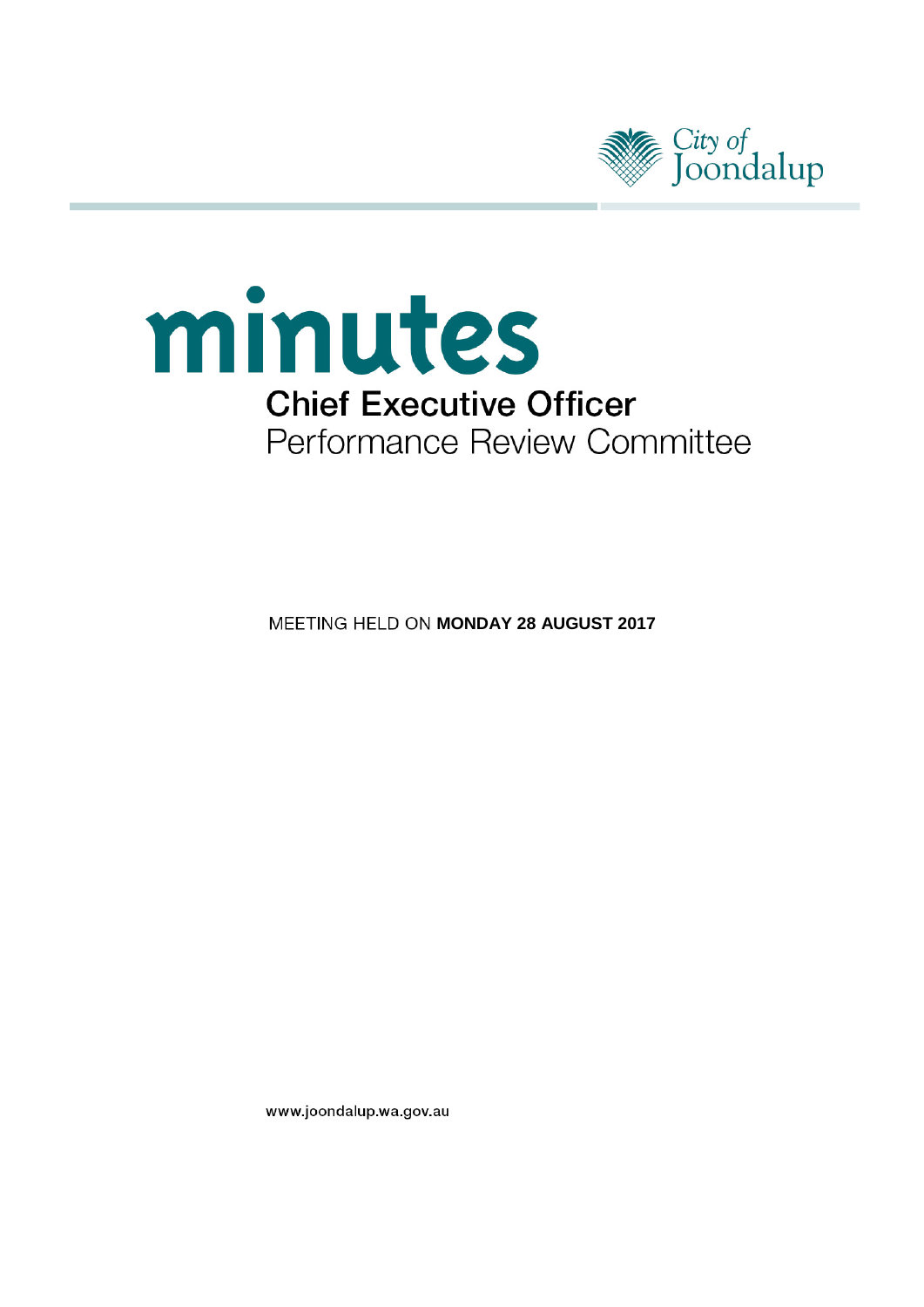# **TABLE OF CONTENTS**

| Item No. | <b>Title</b>                                                                   |   |
|----------|--------------------------------------------------------------------------------|---|
|          | <b>Declaration of Opening</b>                                                  | 3 |
|          | <b>Declarations of Interest</b>                                                | 4 |
|          | Apologies/Leave of absence                                                     | 4 |
|          | <b>Confirmation of Minutes</b>                                                 | 5 |
|          | Announcements by the Presiding Member without discussion                       | 5 |
|          | Identification of matters for which the meeting may be closed to<br>the public | 5 |
|          | <b>Petitions and deputations</b>                                               | 5 |
|          | <b>Reports</b>                                                                 | 6 |
| 1        | Confidential - Chief Executive Officer Annual Performance Review<br>Interview  | 6 |
|          | <b>Urgent Business</b>                                                         | 9 |
|          | Motions of which previous notice has been given                                | 9 |
|          | <b>Requests for Reports for future consideration</b>                           | 9 |
|          | <b>Closure</b>                                                                 | 9 |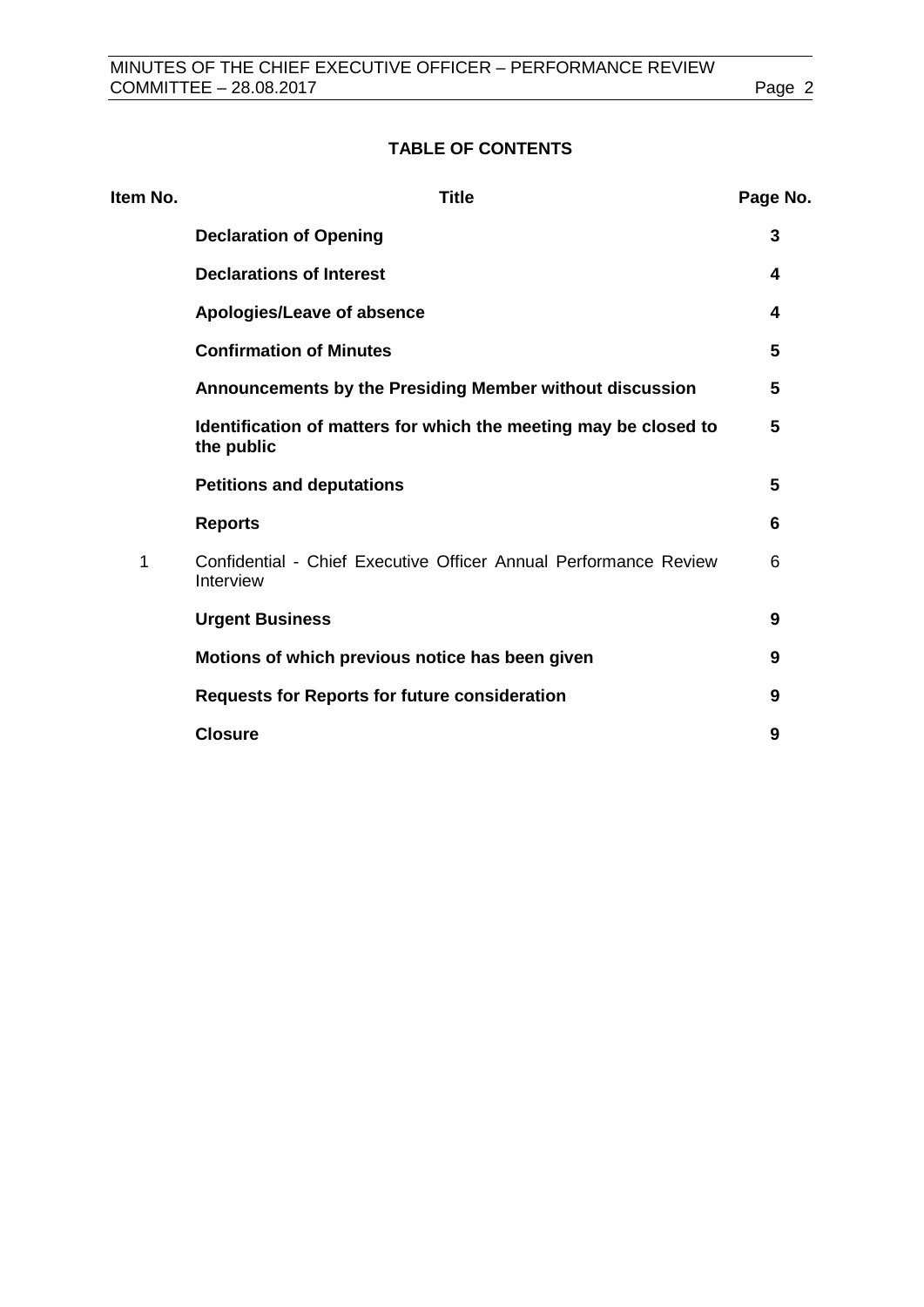# **CITY OF JOONDALUP**

#### **MINUTES OF THE CHIEF EXECUTIVE OFFICER – PERFORMANCE REVIEW COMMITTEE MEETING HELD IN CONFERENCE ROOM 2, JOONDALUP CIVIC CENTRE, BOAS AVENUE, JOONDALUP ON MONDAY 28 AUGUST 2017.**

# **ATTENDANCE**

# **Committee Members**

| Cr Russ Fishwick, JP | <b>Presiding Member</b>        |
|----------------------|--------------------------------|
| Cr Russell Poliwka   |                                |
| Cr John Logan        |                                |
| Cr Kerry Hollywood   |                                |
| Cr Mike Norman       | <b>Deputy Presiding Member</b> |
| Cr Nige Jones        |                                |

#### **Observers**

Cr Liam Gobbert Cr Philippa Taylor

#### **Officers**

| Mr Garry Hunt    | <b>Chief Executive Officer</b>     | from 5.57 $pm$ to 7.23 $pm$  |
|------------------|------------------------------------|------------------------------|
| Mr Mike Tidy     | <b>Director Corporate Services</b> | Absent from 5.55pm to 7.24pm |
| Mr Brad Sillence | Manager Governance                 | Absent from 5.55pm to 7.24pm |

# **Guests**

Mr John Phillips JCP Consulting *Absent from 7.23pm to 7.24pm*

# <span id="page-2-0"></span>**DECLARATION OF OPENING**

The Presiding Member declared the meeting open at 5.47pm.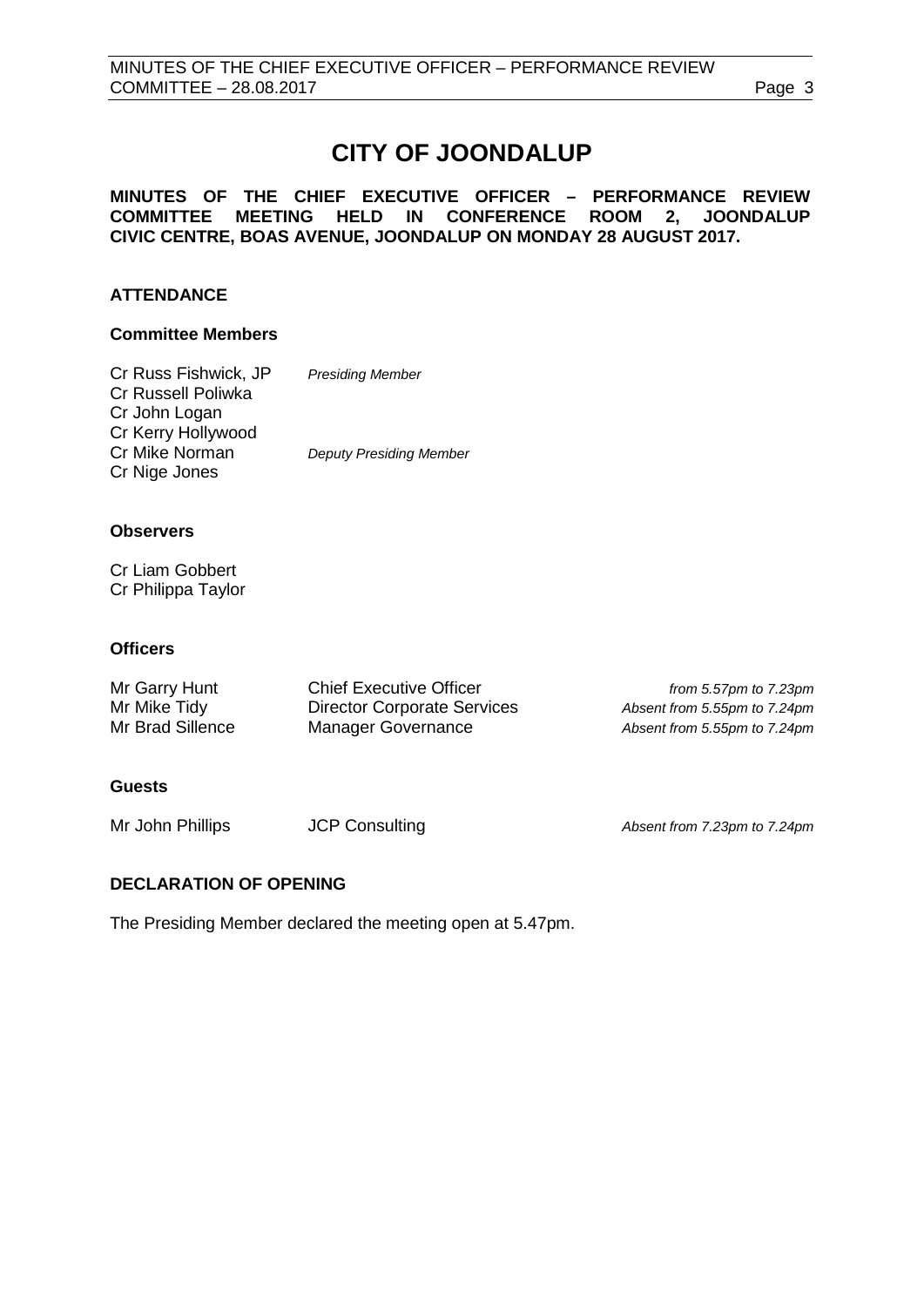# <span id="page-3-0"></span>**DECLARATIONS OF INTEREST**

#### **Disclosure of Financial / Proximity Interest**

A declaration under this section requires that the nature of the interest must be disclosed. Consequently a member who has made a declaration must not preside, participate in, or be present during any discussion or decision-making procedure relating to the matter the subject of the declaration. An employee is required to disclose their financial interest and if required to do so by the Council must disclose the extent of the interest. Employees are required to disclose their financial interests where they are required to present verbal or written reports to the Council. Employees are able to continue to provide advice to the Council in the decision making process if they have disclosed their interest.

| <b>Name/Position</b>          | Mr Garry Hunt - Chief Executive Officer.                                                     |  |  |
|-------------------------------|----------------------------------------------------------------------------------------------|--|--|
|                               | <b>Item No./Subject</b>   Item 1 - Confidential - Chief Executive Officer Annual Performance |  |  |
|                               | Review Interview.                                                                            |  |  |
| Nature of interest Financial. |                                                                                              |  |  |
|                               | <b>Extent of Interest</b>   Mr Hunt holds the position of Chief Executive Officer.           |  |  |

#### **Disclosure of interest affecting impartiality**

Elected Members (in accordance with Regulation 11 of the *Local Government [Rules of Conduct] Regulations 2007)* and employees (in accordance with the Code of Conduct) are required to declare any interest that may affect their impartiality in considering a matter. This declaration does not restrict any right to participate in or be present during the decision-making process. The Elected Member/employee is also encouraged to disclose the nature of the interest.

| <b>Name/Position</b> | Mr Mike Tidy - Director Corporate Services.                                                 |  |  |
|----------------------|---------------------------------------------------------------------------------------------|--|--|
|                      | Item No./Subject   Item 1 - Confidential - Chief Executive Officer Annual Performance       |  |  |
|                      | Review Interview.                                                                           |  |  |
|                      | Nature of interest   Interest that may affect impartiality.                                 |  |  |
|                      | <b>Extent of Interest</b>   Due to the nature of Mr Tidy's employment relationship with the |  |  |
|                      | <b>Chief Executive Officer.</b>                                                             |  |  |

# <span id="page-3-1"></span>**APOLOGIES/LEAVE OF ABSENCE**

#### **Apology:**

Mayor Troy Pickard.

#### **Leave of Absence previously approved**

<span id="page-3-2"></span>

| Cr Nige Jones   | 30 August to 4 September 2017 inclusive;     |
|-----------------|----------------------------------------------|
| Cr John Logan   | 10 September to 17 September 2017 inclusive; |
| Cr Mike Norman  | 10 September to 22 September 2017 inclusive; |
| Cr Liam Gobbert | 12 September 2017;                           |
| Cr Sophie Dwyer | 23 September to 8 October 2017 inclusive;    |
| Cr Nige Jones   | 25 September to 11 October 2017 inclusive.   |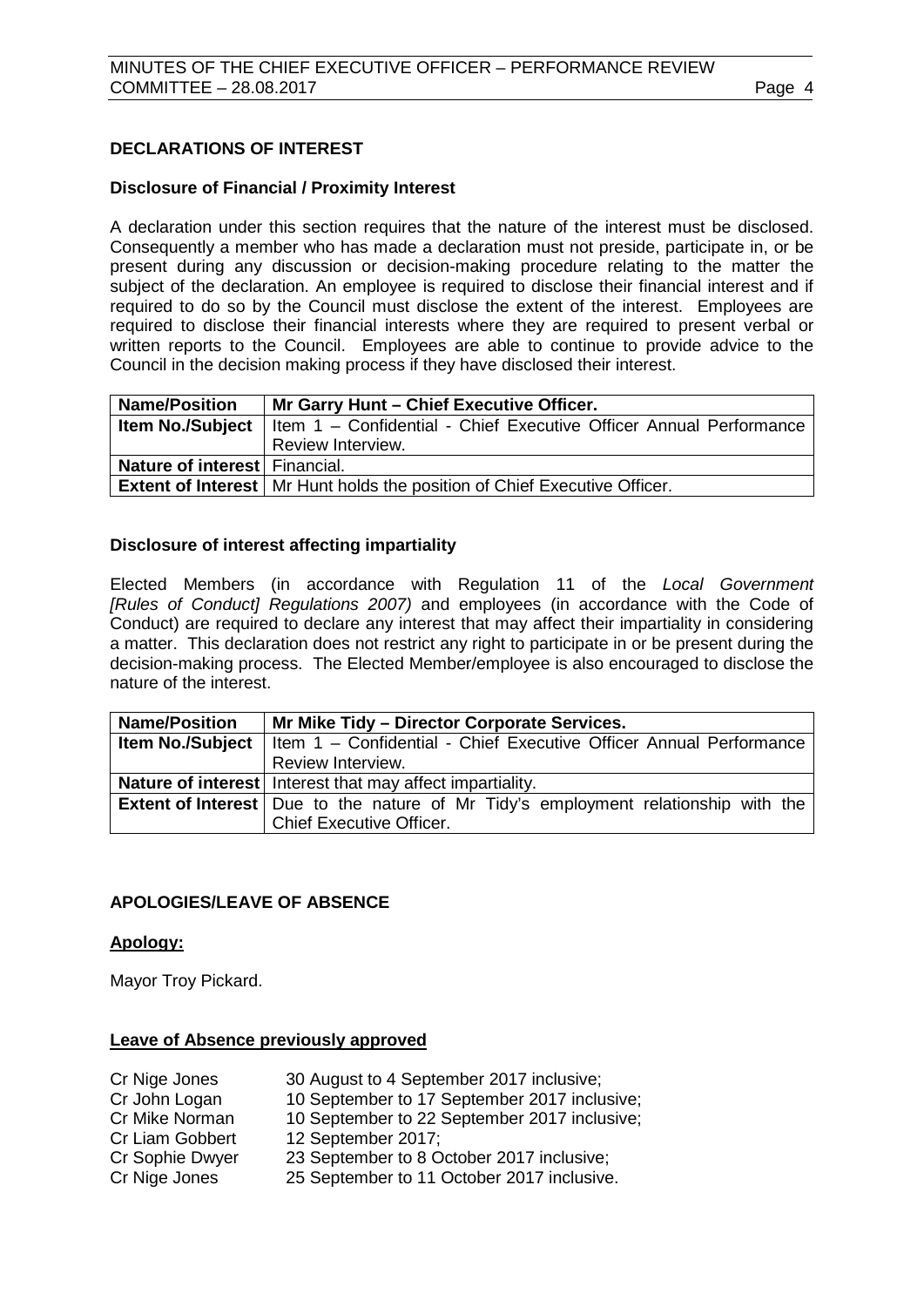# **CONFIRMATION OF MINUTES**

MINUTES OF THE CHIEF EXECUTIVE OFFICER – PERFORMANCE REVIEW COMMITTEE HELD ON 21 AUGUST 2017

**MOVED Cr Norman SECONDED Cr Poliwka that the minutes of the meeting of the Chief Executive Officer – Performance Review Committee held on 21 August 2017 be confirmed as a true and correct record.**

#### **The Motion was Put and CARRIED (6/0)**

**In favour of the Motion:** Crs Fishwick, Hollywood, Jones, Logan, Norman and Poliwka.

# **ANNOUNCEMENTS BY THE PRESIDING MEMBER WITHOUT DISCUSSION**

Nil.

# <span id="page-4-0"></span>**IDENTIFICATION OF MATTERS FOR WHICH THE MEETING MAY BE CLOSED TO THE PUBLIC**

In accordance with Clause 5.2 of the City's *Meeting Procedures Local Law 2013*, this meeting was not open to the public.

# <span id="page-4-1"></span>**PETITIONS AND DEPUTATIONS**

Nil.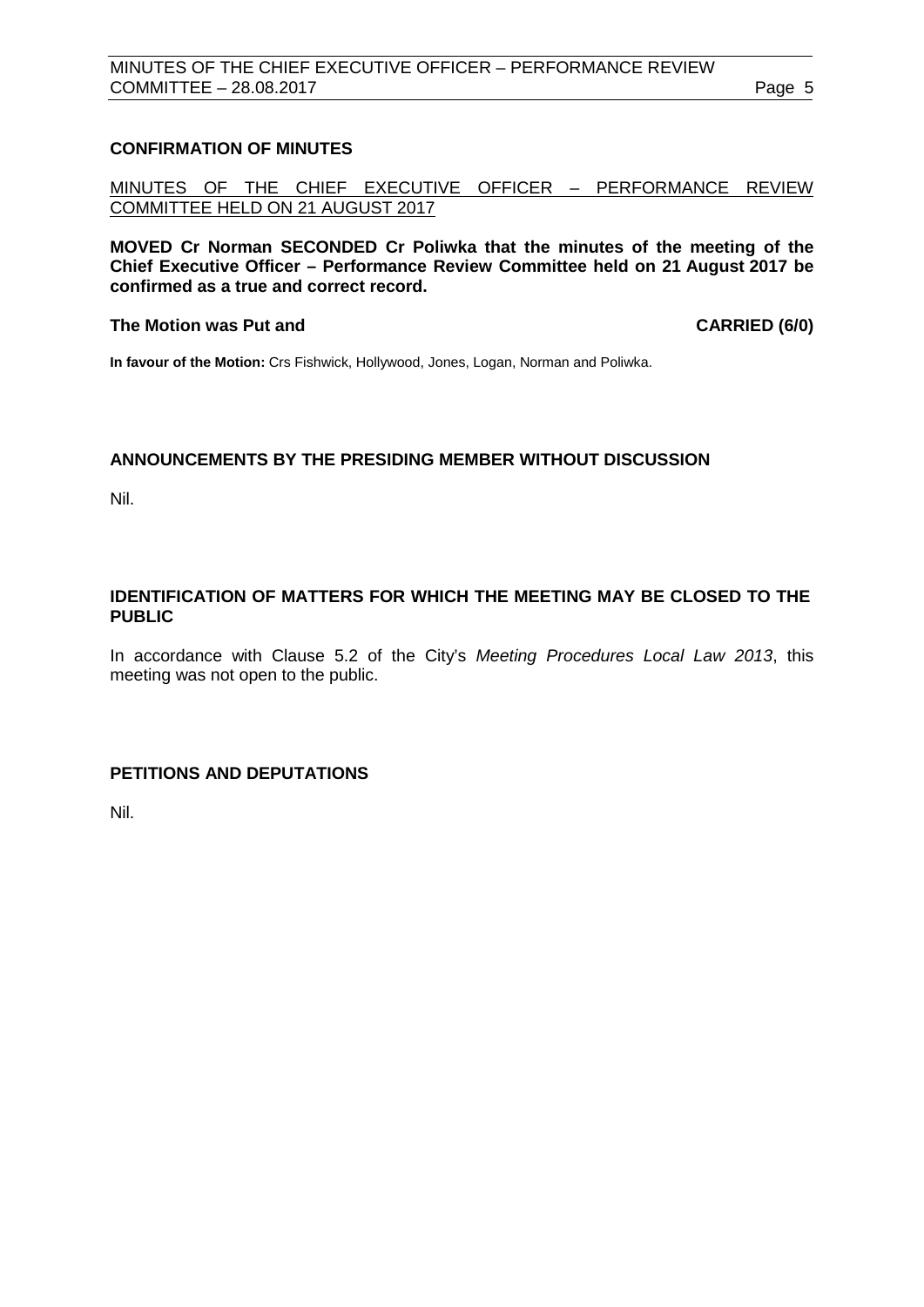#### <span id="page-5-0"></span>**REPORTS**

#### **Disclosure of Financial/Proximity Interest**

| <b>Name/Position</b>          | Mr Garry Hunt - Chief Executive Officer.                                                     |  |
|-------------------------------|----------------------------------------------------------------------------------------------|--|
|                               | <b>Item No./Subject</b>   Item 1 - Confidential - Chief Executive Officer Annual Performance |  |
|                               | Review Interview.                                                                            |  |
| Nature of interest Financial. |                                                                                              |  |
|                               | <b>Extent of Interest</b>   Mr Hunt holds the position of Chief Executive Officer.           |  |

#### **Disclosure of interest affecting impartiality**

| <b>Name/Position</b> | Mr Mike Tidy - Director Corporate Services.                                                  |  |  |
|----------------------|----------------------------------------------------------------------------------------------|--|--|
|                      | <b>Item No./Subject</b>   Item 1 - Confidential - Chief Executive Officer Annual Performance |  |  |
|                      | Review Interview.                                                                            |  |  |
|                      | <b>Nature of interest</b> Interest that may affect impartiality.                             |  |  |
|                      | <b>Extent of Interest</b>   Due to the nature of Mr Tidy's employment relationship with the  |  |  |
|                      | <b>Chief Executive Officer.</b>                                                              |  |  |

# <span id="page-5-1"></span>**ITEM 1 CONFIDENTIAL - CHIEF EXECUTIVE OFFICER ANNUAL PERFORMANCE REVIEW INTERVIEW**

| WARD                                  | All                                                                                                                                                                                              |                                                                                                                                                                                      |  |
|---------------------------------------|--------------------------------------------------------------------------------------------------------------------------------------------------------------------------------------------------|--------------------------------------------------------------------------------------------------------------------------------------------------------------------------------------|--|
| <b>RESPONSIBLE</b><br><b>DIRECTOR</b> | Mr Mike Tidy<br><b>Corporate Services</b>                                                                                                                                                        |                                                                                                                                                                                      |  |
| <b>FILE NUMBER</b>                    | 74574                                                                                                                                                                                            |                                                                                                                                                                                      |  |
| <b>ATTACHMENTS</b>                    | Attachment 1                                                                                                                                                                                     | Chief<br>Executive<br>Officer<br>Annual<br>Performance Review 2017 Report by<br><b>Consultant on Elected Member Feedback</b><br>- Updated (Confidential - distributed<br>separately) |  |
|                                       | (Please Note:                                                                                                                                                                                    | The Report and Attachment is confidential<br>and will appear in the official Minute Book<br>only)                                                                                    |  |
| <b>AUTHORITY / DISCRETION</b>         | Executive - The substantial direction setting and oversight<br>role of Council, such as adopting plans and reports,<br>accepting tenders, directing operations, setting and<br>amending budgets. |                                                                                                                                                                                      |  |

This report is confidential in accordance with Section 5.23(2)(a) of the *Local Government Act 1995*, which permits the meeting to be closed to the public for business relating to the following:

*a matter affecting an employee or employees.*

A full report was provided to Elected Members under separate cover. The report is not for publication.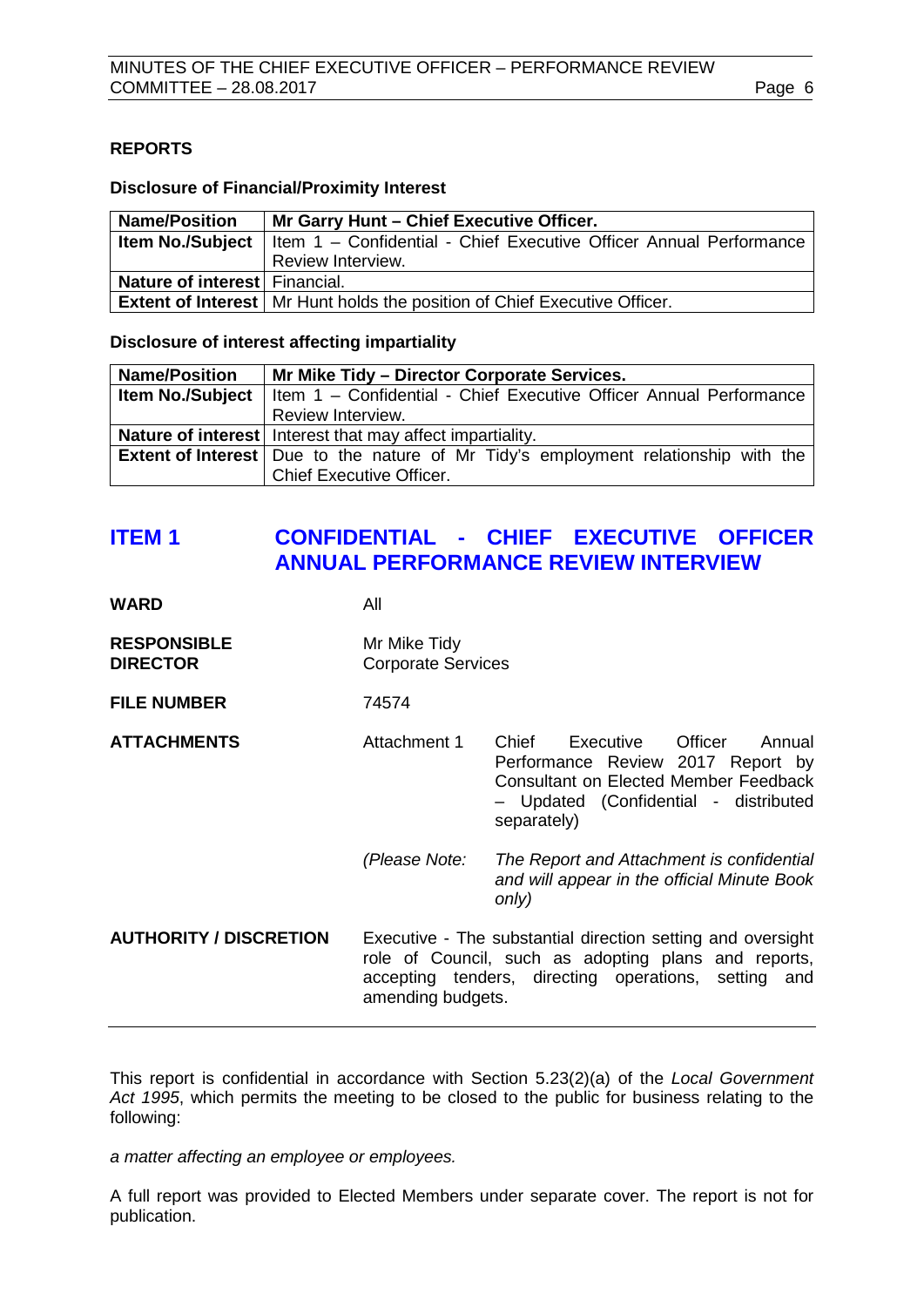#### **OFFICER'S RECOMMENDATION**

That the Chief Executive Officer Performance Review Committee:

- 1 REQUESTS the Director of Corporate Services, in conjunction with John Phillips to prepare a report on the:
	- 1.1 Draft Concluded Annual Performance Review Report of the Chief Executive Officer;
	- 2.2 Draft Key Result Areas and KPI's for the Chief Executive Officer for 2017-18,

for consideration by the Chief Executive Officer Performance Review Committee at its meeting to be held on Monday 4 September 2017;

2 NOTES that a report on the Annual Salary Review of the Chief Executive Officer will be presented at the Chief Executive Officer Performance Review Committee meeting to be held on Monday 4 September 2017.

*The Director Corporate Services and Manager Governance left the room at 5.55pm.*

*The Chief Executive Officer entered the room at 5.57pm.*

**MOVED Cr Hollywood SECONDED Cr Jones that the Chief Executive Officer Performance Review Committee AMENDS the Key Performance Indicator – Financial Sustainability measure of "Review of Operating Expenditure including Elected Member Expenses", by adding the words "to identify reduction of long term financial impact on the City" and replacing its key deliverable with "Submit a comprehensive report to Council identifying potential costs and savings whilst minimising negative impact on customer satisfaction and services - February 2018.".**

#### **The Motion was Put and CARRIED (6/0)**

**In favour of the Motion:** Crs Fishwick, Hollywood, Jones, Logan, Norman and Poliwka.

**MOVED Cr Poliwka SECONDED Cr Norman that the Chief Executive Officer Performance Review Committee AMENDS the new measure for the Key Performance Indicator – Major Projects (D) Joondalup Performing Arts and Cultural Facilities, to read "Project review" and adds an additional deliverable for this measure to read "Submit a report to enable the Council to consider the future of the JPACF project, including inter governmental financial support, community support and scope – Elected Member Strategic Weekend and Council meeting February 2018.".**

#### **The Motion was Put and CARRIED (6/0)**

**In favour of the Motion:** Crs Fishwick, Hollywood, Jones, Logan, Norman and Poliwka.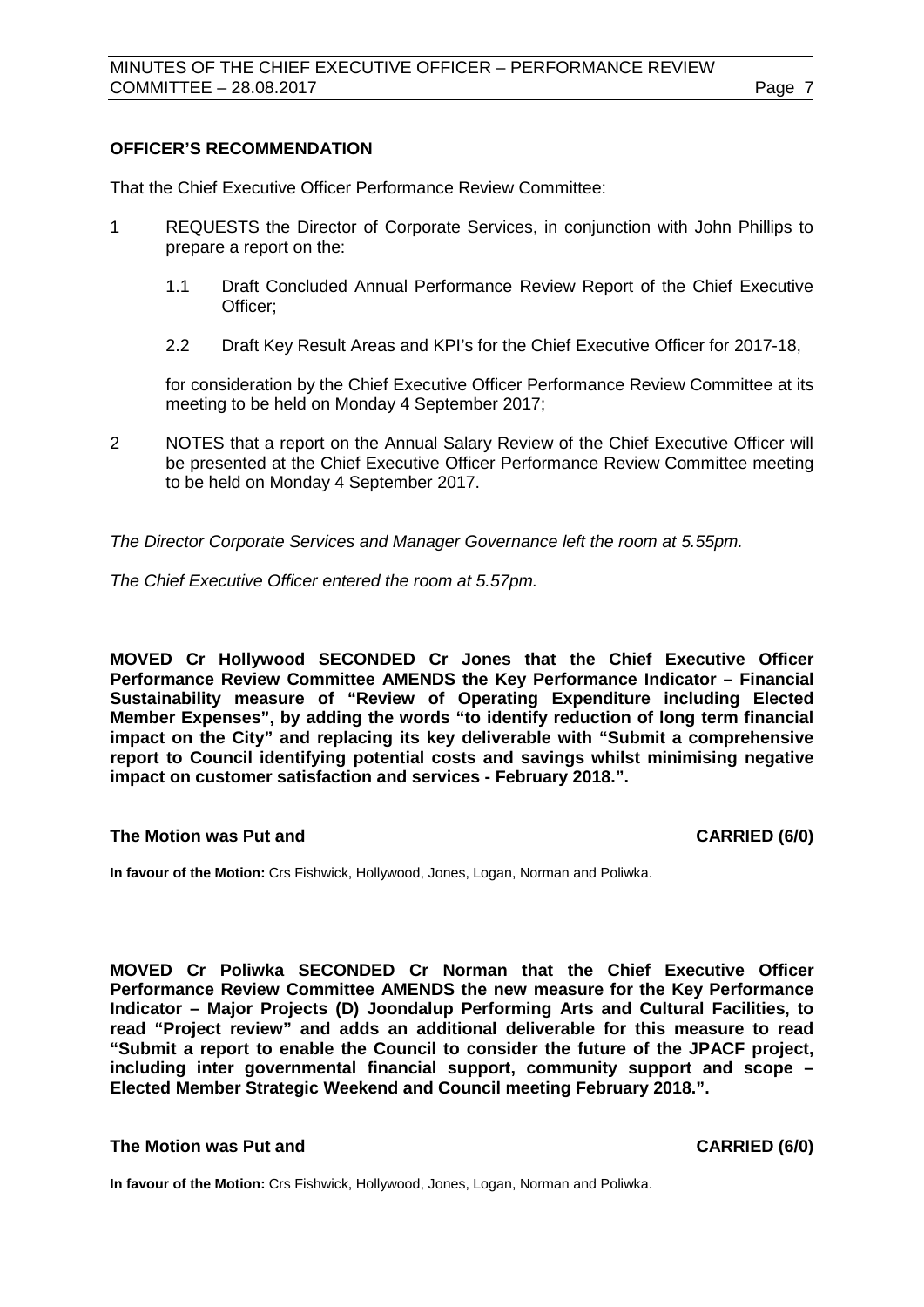*The Chief Executive Officer and Mr Phillips left the room at 7.23pm.*

*The Director Corporate Services, Manager Governance and Mr Phillips entered the room at 7.24pm.*

**MOVED Cr Hollywood SECONDED Cr Poliwka that the Chief Executive Officer Performance Review Committee:**

- **1 REQUESTS the Director of Corporate Services, in conjunction with John Phillips to prepare a report on the:**
	- **1.1 Draft Concluded Annual Performance Review Report of the Chief Executive Officer;**
	- **2.2 Draft Key Result Areas and KPI's as amended for the Chief Executive Officer for 2017-18,**

**for consideration by the Chief Executive Officer Performance Review Committee at its meeting to be held on Monday 4 September 2017;**

**2 NOTES that a report on the Annual Salary Review of the Chief Executive Officer will be presented at the Chief Executive Officer Performance Review Committee meeting to be held on Monday 4 September 2017.**

#### **The Motion was Put and CARRIED (6/0)**

**In favour of the Motion:** Crs Fishwick, Hollywood, Jones, Logan, Norman and Poliwka.